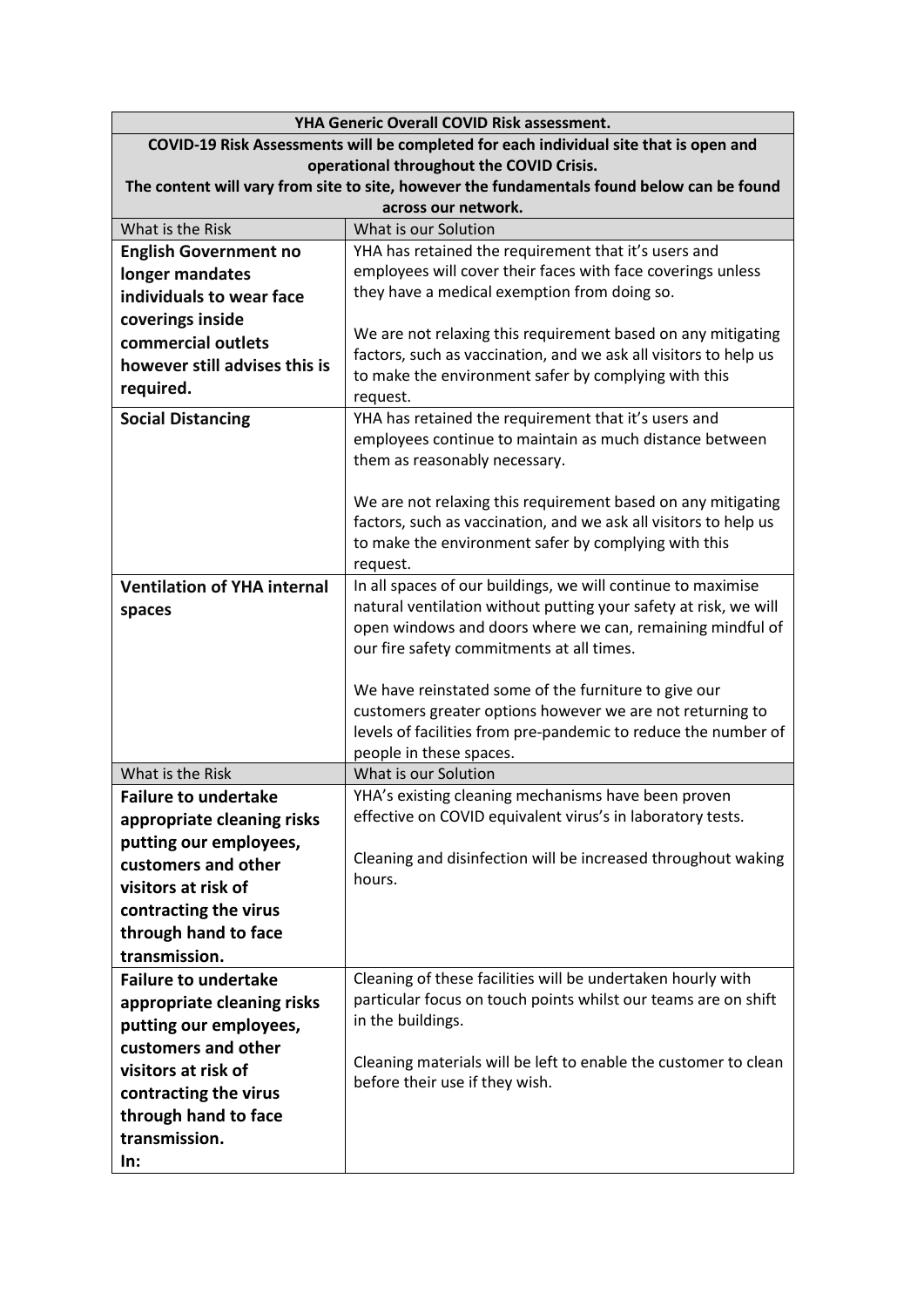| <b>Shared toilet and Shower</b>   |                                                                                                                         |
|-----------------------------------|-------------------------------------------------------------------------------------------------------------------------|
| facilities within our hostels.    |                                                                                                                         |
| <b>YHA Self Catering Kitchens</b> | Customers of YHA will soon be able to use our self-catering                                                             |
| are open for our customers        | kitchens. They accept responsibility for cleaning before and                                                            |
| to use                            | after their own use in addition to the cleaning that is                                                                 |
|                                   | undertaken by YHA employees. This allows them to satisfy                                                                |
|                                   | themselves that a suitable level of cleanliness is in place to                                                          |
|                                   | protect them from any potential bacteria or viruses.                                                                    |
|                                   | YHA will undertake touchpoint cleaning prior to all peak                                                                |
|                                   | periods of use, however the service will be closed whilst this                                                          |
|                                   | cleaning is taking place to protect our employees.                                                                      |
| <b>Failure to undertake</b>       | YHA employees will not enter an exclusive hire product,                                                                 |
| appropriate cleaning risks        | unless an emergency requires, or until three hours after                                                                |
| putting our employees,            | customers check out.                                                                                                    |
| customers and other               |                                                                                                                         |
| visitors at risk of               | Following that period of time our teams will undertake a full                                                           |
| contracting the virus             | cleaning and disinfecting regime of all common touch points                                                             |
| through hand to face              | and key risk areas to reduce any potential viral particles left<br>by previous users.                                   |
| transmission.                     |                                                                                                                         |
| In:                               |                                                                                                                         |
| <b>Hostels that are being</b>     |                                                                                                                         |
| booked exclusively by a           |                                                                                                                         |
| single group of customers.        |                                                                                                                         |
| <b>Individuals introduce</b>      | YHA employees have completed a return to work training                                                                  |
| <b>COVID-19 from outside the</b>  | session that includes the importance of handwashing and                                                                 |
| hostel or from their own          | how the virus is transmitted.                                                                                           |
| infection.                        |                                                                                                                         |
|                                   | Handwashing reminders will be placed around our hostels for<br>both customers and employees.                            |
|                                   |                                                                                                                         |
|                                   | To supplement this, we will introduce a number of hand                                                                  |
|                                   | sanitising stations at key touch points in hostels, including                                                           |
|                                   | receptions and stairwells.                                                                                              |
|                                   |                                                                                                                         |
|                                   | Customers are being given flexible T&Cs to discourage them                                                              |
|                                   | from travelling if they are ill or have symptoms. We will do<br>the same for those who experience symptoms during their |
|                                   | stay to help them to make the decision to isolate from home.                                                            |
|                                   |                                                                                                                         |
|                                   | Customers who are symptomatic or should be in isolation will                                                            |
|                                   | be refused accommodation/asked to leave mid stay.                                                                       |
|                                   |                                                                                                                         |
|                                   | YHA does not accept bookings from customers who are being                                                               |
|                                   | required to quarantine, as we cannot provide suitable                                                                   |
|                                   | accommodation for these requests.                                                                                       |
| <b>Employees introduce</b>        | Return to work interviews will take place with all employees<br>prior to them starting back in any of our buildings.    |
| <b>COVID-19 from outside the</b>  |                                                                                                                         |
| hostel or from their own          |                                                                                                                         |
| infection.                        |                                                                                                                         |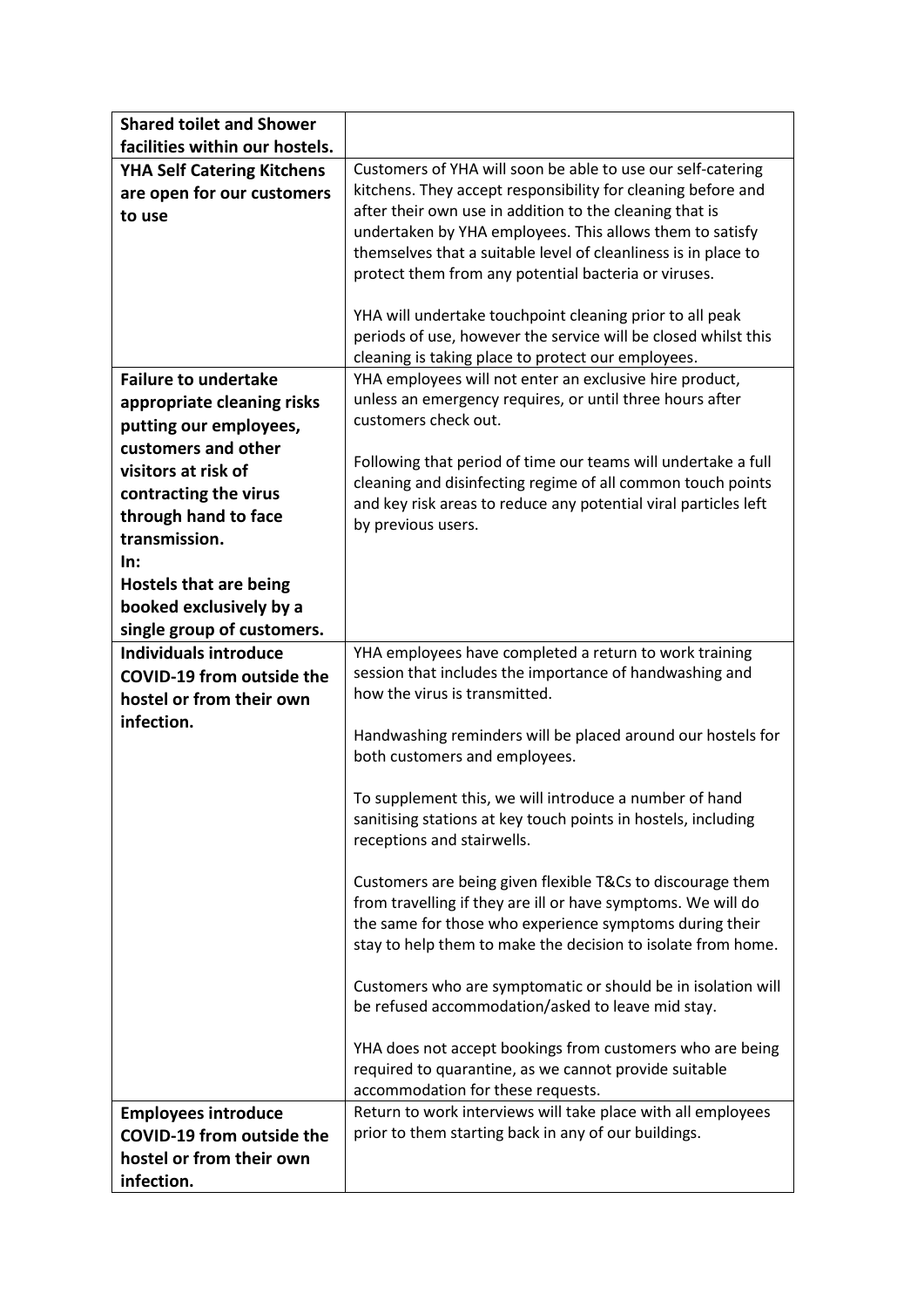|                                   | We are making it more comfortable for our employees to           |
|-----------------------------------|------------------------------------------------------------------|
|                                   | come to work without using public transport, giving them         |
|                                   | spaces to change into their uniform when they arrive.            |
|                                   |                                                                  |
|                                   | We are reducing the mix of roles that are undertaken by our      |
|                                   | employees, to ensure that they are not moving between            |
|                                   | different spaces of the hostel when we have customers in our     |
|                                   | buildings.                                                       |
|                                   |                                                                  |
|                                   | If an employee develops symptoms or is contacted by the          |
|                                   | Governments Tracing systems YHA will send that employee          |
|                                   | home.                                                            |
|                                   |                                                                  |
|                                   | Any employee who is asked to self-isolate will be told not to    |
|                                   | come to work.                                                    |
|                                   |                                                                  |
| <b>Virus contracted from</b>      | We will be introducing additional layers of covering to our      |
| asymptomatic previous             | pillows so that you can be assured that the product is as fresh  |
|                                   | as possible for your use.                                        |
| users of the room leaving         | We will continue to undertake an enhanced cleaning process       |
| particles on fabrics or on        | even if a customer appears not to be ill.                        |
| other surfaces.                   |                                                                  |
|                                   | In all spaces of our buildings, we will be seeking to increase   |
|                                   | natural ventilation without putting your safety at risk, we will |
|                                   | open windows and doors where we can, remaining mindful of        |
|                                   | our fire safety commitments at all times.                        |
| <b>Virus contracted from</b>      | YHA will not be able to offer check in to any of its customers   |
|                                   | any earlier than 17:00, 16:00 for our exclusive hire guests      |
| previous users of the             | This will allow the risk to our housekeeping teams to reduce     |
| enclosed sleeping space           | to enable them to clean the room following the previous          |
| leaving particles in the          | departure.                                                       |
| airspace                          |                                                                  |
|                                   | We are asking customers to strip their own beds when they        |
|                                   | check out. This will reduce the risk to our employees.           |
|                                   | YHA hostel managers have the responsibility for managing         |
| People are not following          | safety within their buildings so if you have any concerns you    |
| what is within this               | should ask to speak to them. They will attempt to resolve        |
| document or your other            | your concerns whilst maintaining social distancing at all times. |
| policies and guidance             |                                                                  |
| <b>Customer confirmed as</b>      | Guests that become symptomatic during their stay will be         |
| having the virus having           | asked to return home to undertake COVID testing and then to      |
|                                   | take their own appropriate action.                               |
| stayed in YHA, during or          |                                                                  |
| post stay.                        | Where a guest has been in a room and confirmed as having         |
|                                   | symptoms or where YHA is contacted to say a guest has had        |
|                                   | COVID-19 we Will follow Public health England (or Wales)         |
|                                   | advice and isolate areas as required.                            |
| What is the Risk                  | What is our Solution                                             |
| <b>YHA Customers will need to</b> | Whilst Govt advice on social distancing varies YHA still         |
| enter reception and lobby         | considers this to be an important part of keeping its customer   |
|                                   | and employees safe.                                              |
|                                   |                                                                  |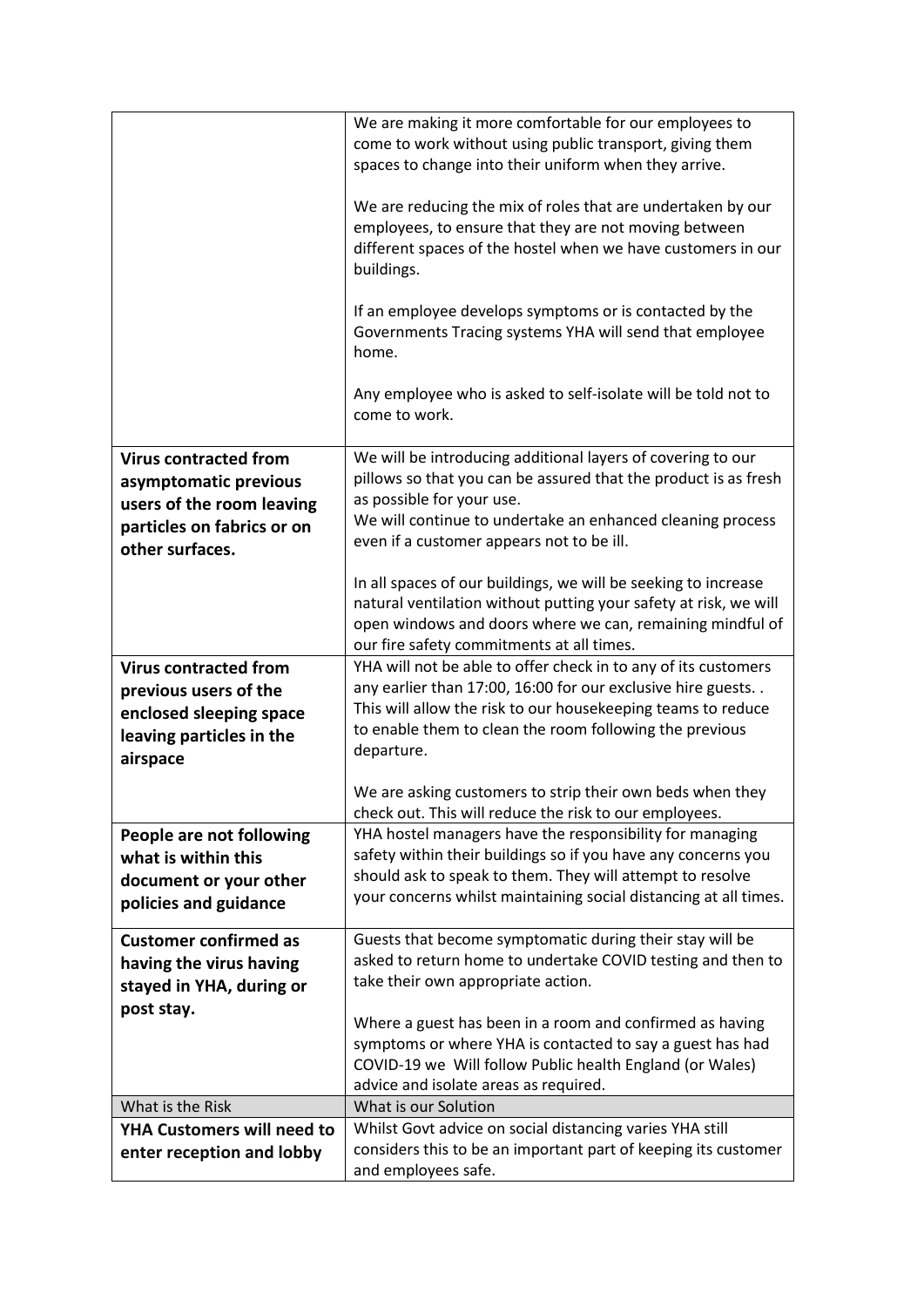| areas in order to use hostel       |                                                                                                                            |
|------------------------------------|----------------------------------------------------------------------------------------------------------------------------|
| accommodation                      | YHA will remind its users and employees to social distancing                                                               |
|                                    | through signage and messaging within hostels.                                                                              |
|                                    | Where queues are likely to exist YHA will mark positions in                                                                |
|                                    | which people should stand in order to maintain the                                                                         |
|                                    | governments recommended social distance.                                                                                   |
| <b>Social distancing reduction</b> | Wherever possible YHA will continue to treat social distancing                                                             |
| from 2m requires                   | as 2m, rather than through the introduction of alternative                                                                 |
| installation of additional         | methods. This keeps the risk of transmission low.                                                                          |
| measures.                          |                                                                                                                            |
| Delivery drivers visit the         | Deliveries will be brought to the threshold, wherever                                                                      |
| sites on a wider round             | possible, and the packaging removed or cleaned before being                                                                |
| potentially visiting sites         | brought inside our buildings.                                                                                              |
| without COVID secure               |                                                                                                                            |
| controls causing a risk to         |                                                                                                                            |
| our staff and customers            |                                                                                                                            |
| What is the Risk                   | What is our Solution                                                                                                       |
| Hostels in some locations          | Signage is in place to keep customers informed as to our new                                                               |
| will not look like previous        | measures and steps to take place whilst in the hostel.                                                                     |
| visits due to social               | We will communicate the changes to our customers wherever                                                                  |
| distancing measures and            | possible in advance so they are prepared for their arrival.                                                                |
| new systems of work.               |                                                                                                                            |
| YHA corridors are not wide         | YHA requires its customers and employees to cover their                                                                    |
| enough to comply with              | faces with face coverings.                                                                                                 |
| social distancing in all           |                                                                                                                            |
| locations.                         | Whilst not legally required in England it is a key control in                                                              |
|                                    | keeping YHA customers and employees safe.                                                                                  |
| Check in at Reception desk         | We have installed screens in locations where we will interact                                                              |
| and at our food order points       | with our customers on a face to face basis, namely at check in                                                             |
| is a face to face interaction      | and at service points.                                                                                                     |
|                                    | Wherever possible we will discourage any physical interaction                                                              |
|                                    | with our guests, we will complete registration forms using<br>information you give to us verbally, we will ask you show us |
|                                    | your photographic ID rather than handing it to us. We will                                                                 |
|                                    | encourage users to use cashless transactions wherever                                                                      |
|                                    | possible.                                                                                                                  |
|                                    | We have installed sanitiser near these screens to enable                                                                   |
|                                    | people to sanitise their hands after all transactions which                                                                |
|                                    | involve any contact.                                                                                                       |
|                                    |                                                                                                                            |
| What is the Risk                   | What is our Solution                                                                                                       |
| For our residential guests:        | YHA invites all its users to use the NHS test and trace app                                                                |
| <b>Government Test and trace</b>   | that. QR codes can be found at the entrances to our buildings.                                                             |
| <b>Invites YHA to understand</b>   |                                                                                                                            |
| who is in our buildings and        |                                                                                                                            |
| report back when asked for         |                                                                                                                            |
| details.                           |                                                                                                                            |
| <b>YHA sites are diverse and</b>   | The creation of this central COVID Secure RA allows our                                                                    |
| unique, trying to make all         | customers to understand the overarching controls we will be                                                                |